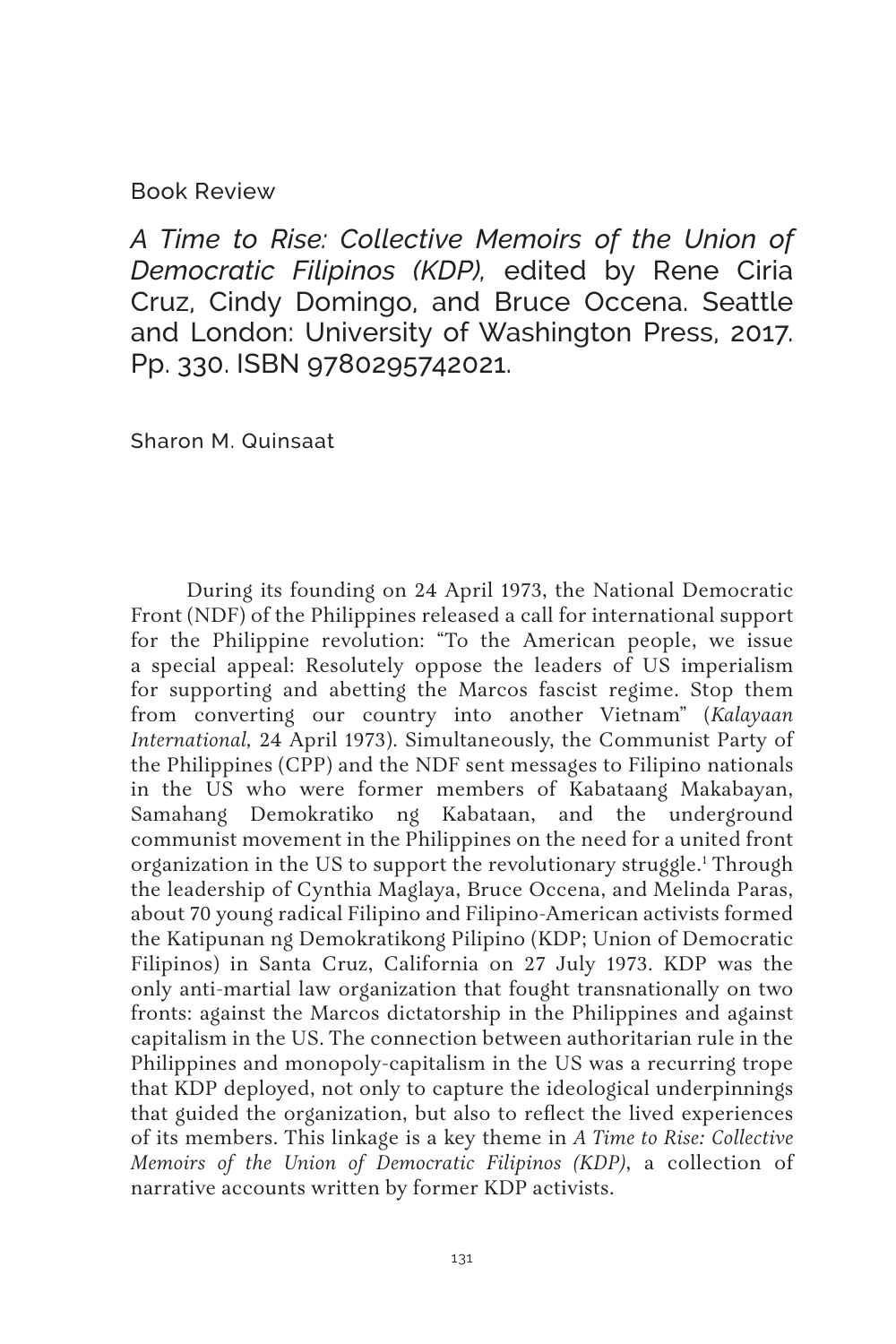*Philippine Journal of Public Policy: Interdisciplinary Development Perspectives* (2019)

*A Time to Rise* is divided into four parts. In the first part, "Beginnings," the authors connected the life histories (biography) of activists to the larger institutional context (history) as they shared their initial involvement in activism. This is followed by "In the Thick of the Struggle," which provides a snapshot of the day-to-day operations of the KDP and its intersection with the personal and ideological growth of activists. The murders of Silme Domingo and Gene Viernes, and the subsequent ruptures in the daily lives of activists due to the possibility of transnational repression are the subject of the third part, "The Test of Fire." The book concludes with "Looking Back," where the authors reflect on how the KDP has shaped their overlapping identities as Filipinos, activists, migrants, parents, friends, and many more. In all four sections, the stories give rich and textured descriptions of cross-border activism that allow the reader to understand the microdynamics of mobilization and the agency of activists—that is, how social movements emerge and develop because of the choices that individuals make.

The stories highlight the emotions that activists dealt with and managed as they confronted challenges to their activism and how often spontaneous decisions were made based on individual instincts. For instance, Jeanette Gandionco Lazam in her chapter titled, "Who is Marshall Law?," recalls how she overcame her anxiety and took the risk of smuggling antigovernment propaganda for her comrades in the US (pp. 28–33). When she was stopped by agents at the Manila International Airport, she used her privilege as an American citizen to protest the inspection of her luggage. Conquering fear is also a theme in Sorcy Apostol's story, "No Aloha for Marcos" (pp. 92–8), of her facing up to Ferdinand Marcos during his visit to Hawaii in 1979 and cursing him when he discredited the protesters as not being Filipino because "they can't even speak our language, they're Americans!" (p. 97). By shouting expletives in Tagalog, Apostol proudly performed her Filipino identity and stood up to the dictator. In "We Had Already Lost Too Much to Turn Back" (pp. 216–23), Terri Mast recounts the emotional toll of worrying for the lives of her daughters after the assassinations of Domingo and Viernes. Similar to the stories of Lazam and Apostol, she juxtaposes fear with courage, especially in the context of collective action:

Of course, it wasn't just about terror. I've come to understand how it's possible to be afraid and act courageously at the same time, mostly because we were so damn mad at what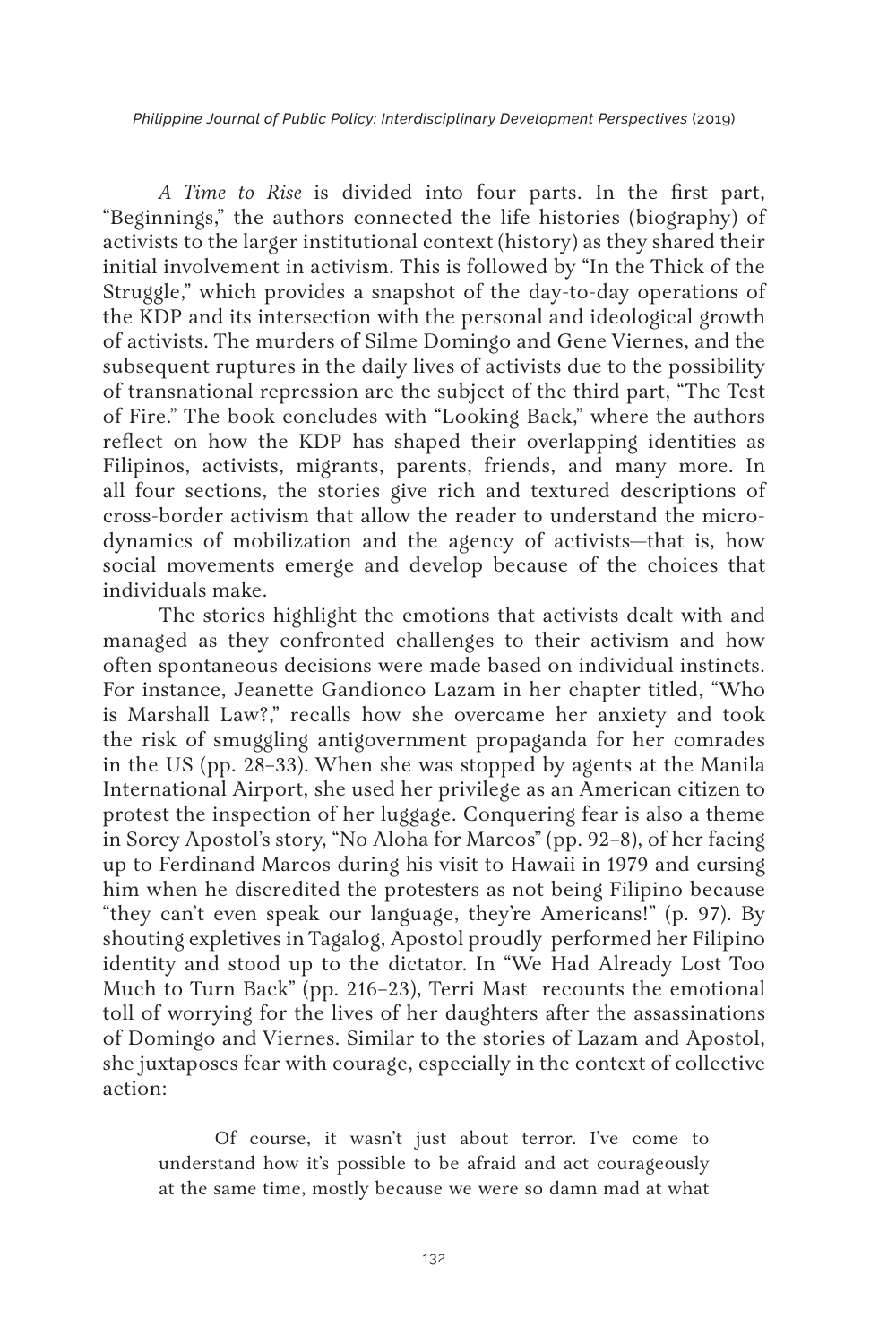they'd done to us. And as I mentioned earlier, the support of the union membership became very tangible and real. (p. 221)

Feelings of discomfort, ennui, and guilt are recurring motifs in the activists' storytelling. From Therese R. Rodriguez's remorse for leaving the Philippines in the thick of repression and her confusion about her purpose in New York City ("To Teach the Masses a Love for Bach, Chopin, and Beethoven" pp. 23–7), to Walter Yonn's recognition of his "elitist tendencies" when he was transferred from the Bay Area to the poor neighborhood of Kalihi in Honolulu, Hawaii ("Transfer to Paradise… Not!" pp. 104–9), the anecdotes reveal how activists, through interactions with their comrades, which range from conflict to accommodation, perceived their social location within the Philippines and the US, shaping their thoughts, habits, and practices in the movement. These emotions are also found in the stories of activists visiting the Philippines for the first time, where a disjuncture between ideology and reality became apparent. For instance, in "In the Armed Struggle" (pp. 172–88), Ka Linda recalls her transformation when she went to the Philippines to join the New People's Army. Her experience in the countryside allowed her to reflect on the dominant role of armed struggle in the movement and whether and up to what extent this was rooted in realities on the ground. She writes,

My original romantic views regarding armed struggle had dissipated. Years of organizing and study, in the course of the KDP's work, had broadened my perspective considerably. I still viewed armed struggle as the most important arena for fighting the Marcos fascist dictatorship, but I no longer believed in principle that it was highest form of resistance, always and forever. I had begun to think that victory would lie in the party's capacity for utmost political flexibility in shifting to different forms and arenas of struggle, depending on changes in the international situation and the deepening crisis of the Marcos regime. (p. 175)

Thus, the stories show that ideological work in social movements is a dynamic social process characterized by breaks, ruptures, and reflexivity. While being indoctrinated in the writings of Karl Marx and Jose Maria Sison through study groups and political discussions are necessary, they are not sufficient to explain the activists' espousal of socialist and national democratic ideology. Equally important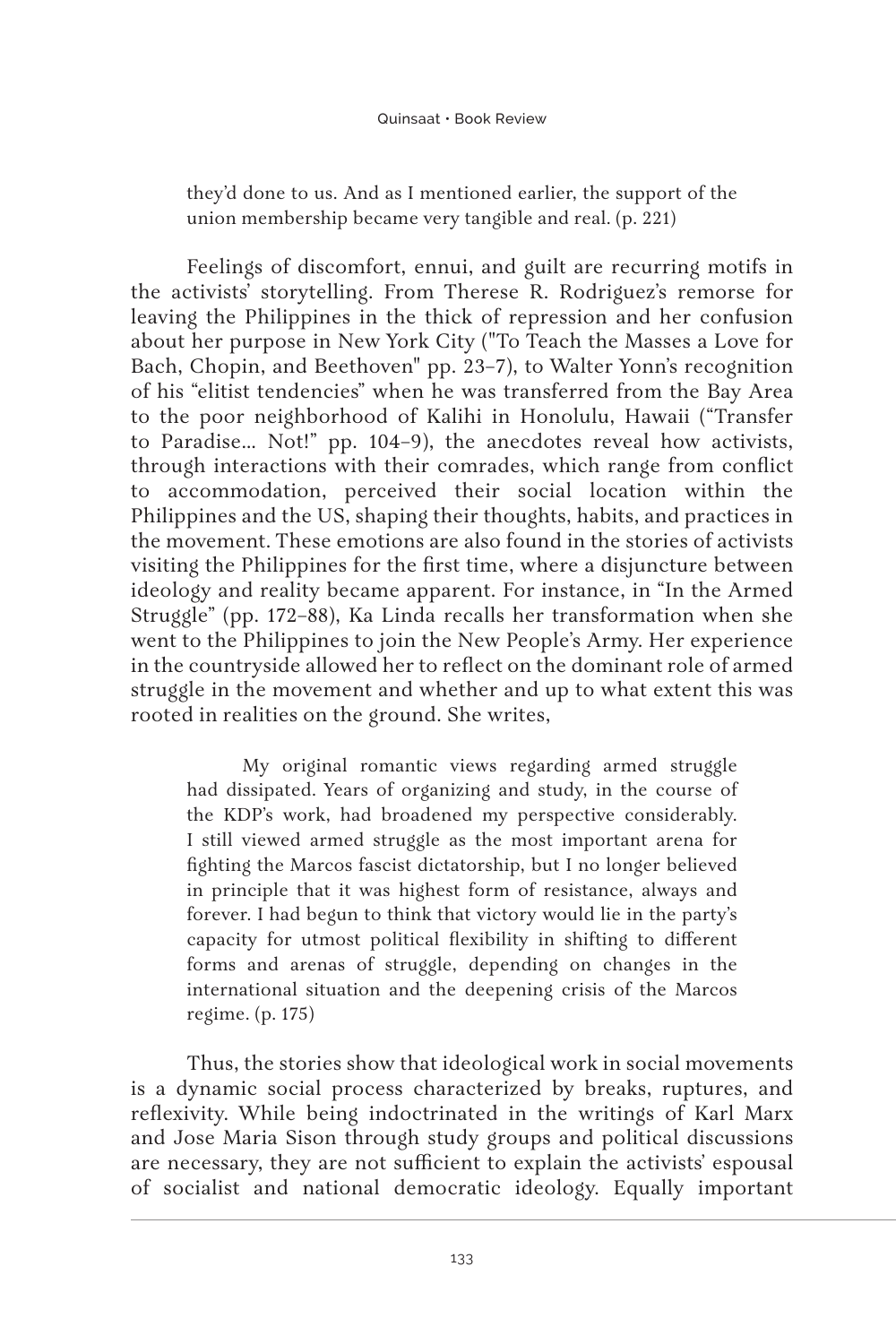*Philippine Journal of Public Policy: Interdisciplinary Development Perspectives* (2019)

are the conflict and interrogation, and the subsequent processes of interpretation and negotiation of theoretical knowledge and lived experiences.

This dynamism is further articulated in the stories about the importance of a dual strategy in the KDP. For the NDF, the KDP should focus its efforts on the Philippines, since Filipinos would be repatriated after victory. Amado David in "Why Me?" (pp. 164–71) recalls his visit to the Philippines in 1982, right before May Day, to meet with the Kilusang Mayo Uno (KMU; May First Movement). In explaining the necessity of the struggle for national democracy in the Philippines *and* socialist revolution in the US to comrades at the KMU, David was met with bantering about Filipino-Americans being "steak commandos" who have become too comfortable with American consumer culture. David's trip validated his doubts on the primacy of Maoism and a protracted war strategy as well as the role of Filipino Americans in the movement: "We played a secondary, supportive role, which was mainly to provide material and human and moral support to the struggle" (p. 167). Other accounts echo how activists made sense of their experiences, whether in the Philippines and the US, and the often disconnect between theory and reality within the movement.

The stories in *A Time to Rise* tell us that the personal is political and that activism is often messy, fluid, and volatile because the choices that activists make as part of a collective impact their individual lives. The book, therefore, makes an important contribution to the literature on social movements. In addition, documenting the stories of migrants and refugees, and understanding the process of collective storytelling allow us to think of marginalized communities as active producers of knowledge and not just as objects of study. The preservation of these stories is the bedrock of future research on underrepresented groups*. A Time to Rise* should be read not only for the ideas and themes within the stories but also for the manner in which they are told and the motivations and expectations of storytellers. By doing so, we can understand the "lifeworlds" of storytellers and the interconnectedness of these narratives.